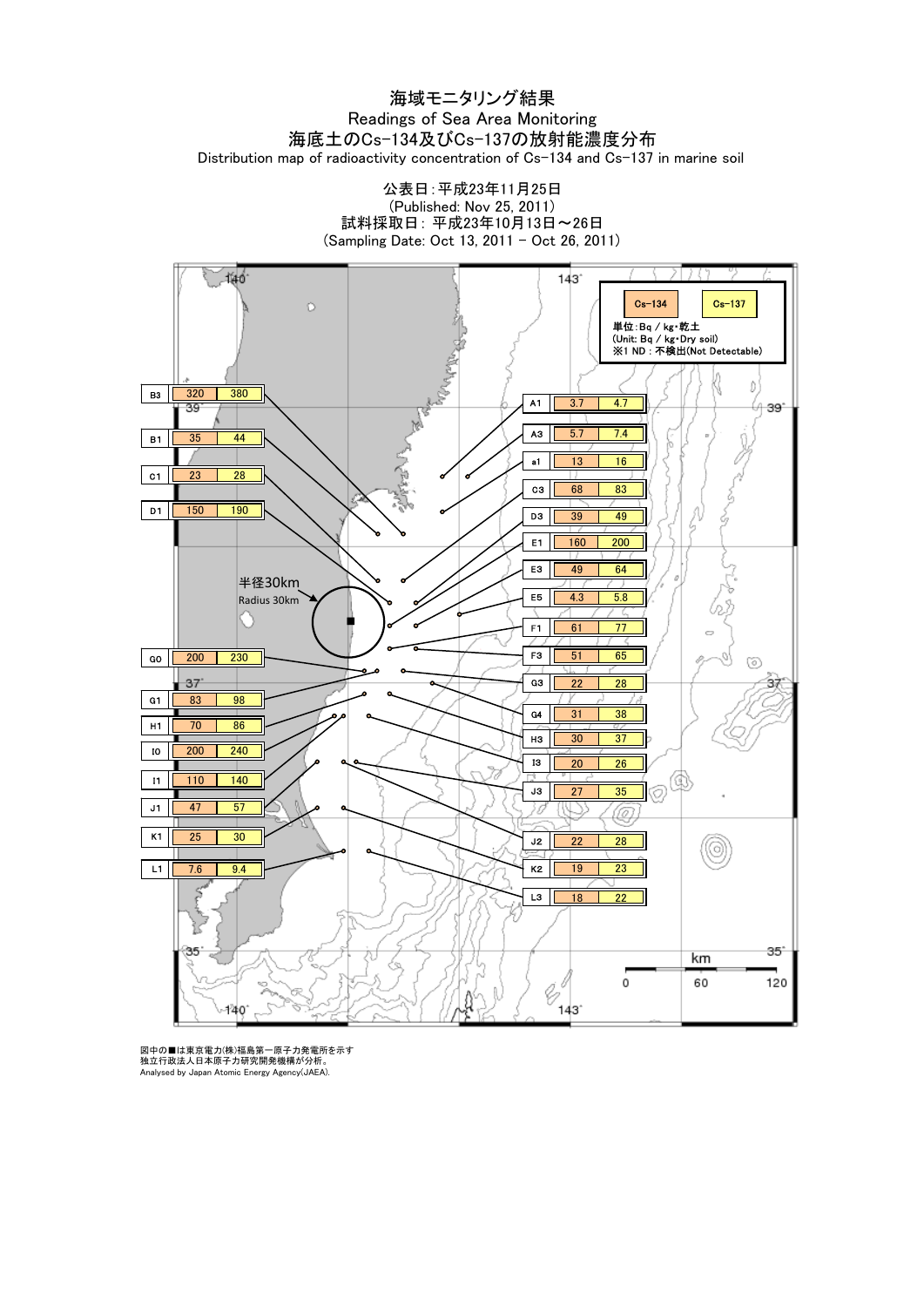#### 宮城県・福島県・茨城県沖における海域モニタリング(海底土)結果

Readings of Sea Area Monitoring at offshore of Miyagi, Fukushima and Ibaraki Prefecture -marine soil-

平成23年11月25日 文 部 科 学 省 Nov 25, 2011 Ministry of Education, Culture, Sports, Science and Technology (MEXT)

#### Radioactivity concentration in marine soil その他検出された核種 Other detected nuclides Ag-110m: 1.2 Ag-110m: 3.2 Te-129: 26 Te-129m: 33 Sn-113: 1.6 Ag-110m: 0.67 Te-129: 7.1 Ag-110m: 0.73 Ag-110m: 0.84  $Te - 129:9.6$ Ag-110m: 0.51 Ag-110m: 0.39 Ag-110m: 2.3 Sb-125: 3.5 Ag-110m: 1.3 2011/10/13 8:16 35° 44.9′N, 141° 11.0′E 171m 18 22 Ag-110m: 4.9 35°45.1′N,140°57.1′E 30 45m  $171m$  $7.6$  9.4 28 36° 24.9' N, 141° 03.9' E 570m 27 35 291m 22 27  $73m$   $200$   $240$  $[11]$  2011/10/25 9:38 36° 44.9' N, 140° 57.0' E 99m 110 140 2011/10/25 10:52 99m 86  $[H3]$  | 2011/10/24 14:52 | 36°55.0′N, 141°22.3′E | 232m | 30 | 37  $[H1]$  2011/10/23 15:32 36° 54.9' N, 141° 08.4' E 28 【G4】 2011/10/24 8:34 37°00.0′N,141°45.1′E 664m 31 38  $[G3]$  2011/10/24 12:49 37°04.9' N, 141°29.3' E 230  $\lceil$  G11  $\rfloor$  2011/10/23 12:20  $\rfloor$  37° 05.0′N 141° 15.5′F  $\rfloor$  141m  $\rfloor$  83 98 37°04.9′N,141°08.4′E 65 【G0】 2011/10/19 15:54 2011/10/23 8:29 2011/10/23 13:47 37°30.0′N,142°00.0′E 37°14.9′N,141°22.4′E 【F3】 4.3 51 2011/10/19 10:03 2011/10/19 12:44 2011/10/22 10:53 2011/10/22 13:08 37°25.0′N,141°22.9′E 37°25.0′N,141°36.4′E 37°15.0′N,141°36.4′E 2011/10/25 7:48 2011/10/22 15:33 57 184m 20 26 2011/10/26 8:00 2011/10/26 12:00 2011/10/25 14:49 25 49m 47 2011/10/14 8:11 36° 04.0' N, 140° 43.1' E 210m 22 134m 236m 107m 200 70 61 77 49 64 5.8 49  $135m$   $160$   $200$ 224m 39 160 83 124m 150 190 133m 68 150 28 118m 320 23 142m 232m 533m 16 45m 35 44 13 380 56m 2011/10/17 17:31 | 38°15.0′N, 141°51.0′E | 214m 2011/10/18 10:16 2011/10/18 8:02 38°05.0' N, 141°29.2' E 38°05.1′N,141°15.5′E 【I3】 【J1】 【J3】 【J2】 【I0】 【B3】 【C1】 【C3】 【D1】 【E1】 【E3】 【E5】 【F1】  $37$  47  $[A3]$  2011/10/17 8:16 38° 30.0' N, 142° 04.9' E 483m 5.7 7.4 2011/10/17 14:55 38°29.9′N,141°51.2′E 209m 36°25.1′N,140°43.0′E 36°24.9′N,140°57.0′E 37°45.0′N,141°15.4′E 38°44.9′N,141°29.4′E 36°44.9′N,140°53.0′E 36°44.9′N,141°11.0′E 37°35.0′N,141°22.4′E 37°34.9′N,141°36.4′E 32m 【L3】 2011/10/13 13:07 2011/10/13 16:52 36° 04.7′N, 140° 57.0′E 215m 19 23  $Cs - 134$ 測定試料 採取点※1 Sampling<br>Point<sup><sup>361</sup></sup>  $\mathsf{Point}^{\text{%1}}$   $\begin{array}{|l|l|}\n\hline\n\end{array}$   $\begin{array}{|l|l|}\n\hline\n\end{array}$   $\begin{array}{|l|l|}\n\hline\n\end{array}$   $\begin{array}{|l|l|}\n\hline\n\end{array}$   $\begin{array}{|l|l|}\n\hline\n\end{array}$   $\begin{array}{|l|l|}\n\hline\n\end{array}$   $\begin{array}{|l|l|}\n\hline\n\end{array}$   $\begin{array}{|l|l|}\n\hline\n\end{array}$   $\begin{array}{|l|l|}\n$ 緯度, 経度 Latitude, Longitude 放射能濃度(Bq / kg・乾土) Radioactivity Concentration(Bq / kg・Dry Soil) 【K2】 【L1】 深度 Depth 採水日時 Sampling Time and Date 【A1】 【a1】 【B1】 【D3】 2011/10/19 7:46 2011/10/18 16:39 【K1】

海底土の放射能濃度

独立行政法人日本原子力研究開発機構が分析。

Analysed by Japan Atomic Energy Agency(JAEA).

※1 【 】内の番号は、図の測点番号に対応。

※1 The character enclosed in parentheses (Ex. 【A1】) indicates monitoring point in figure.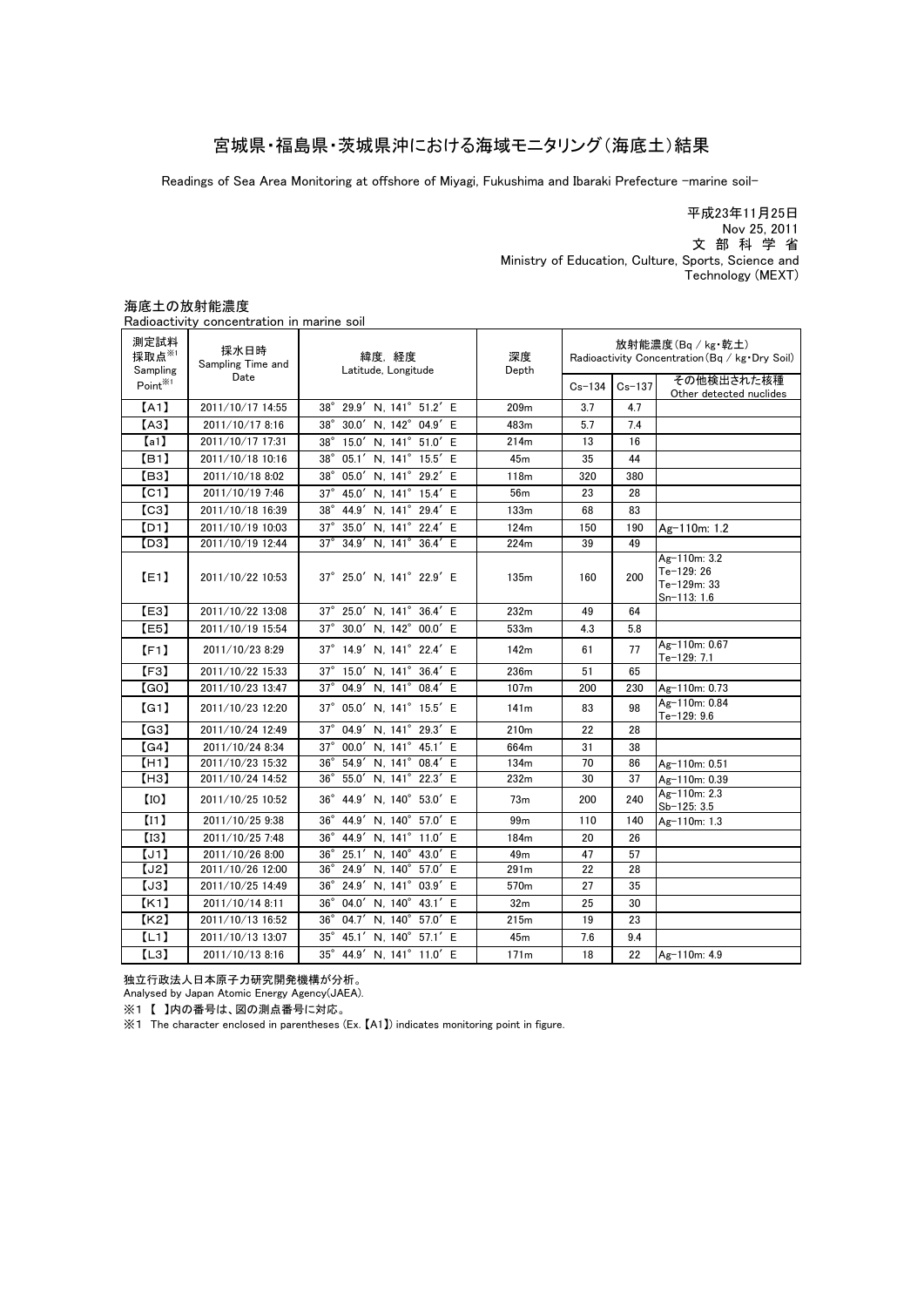



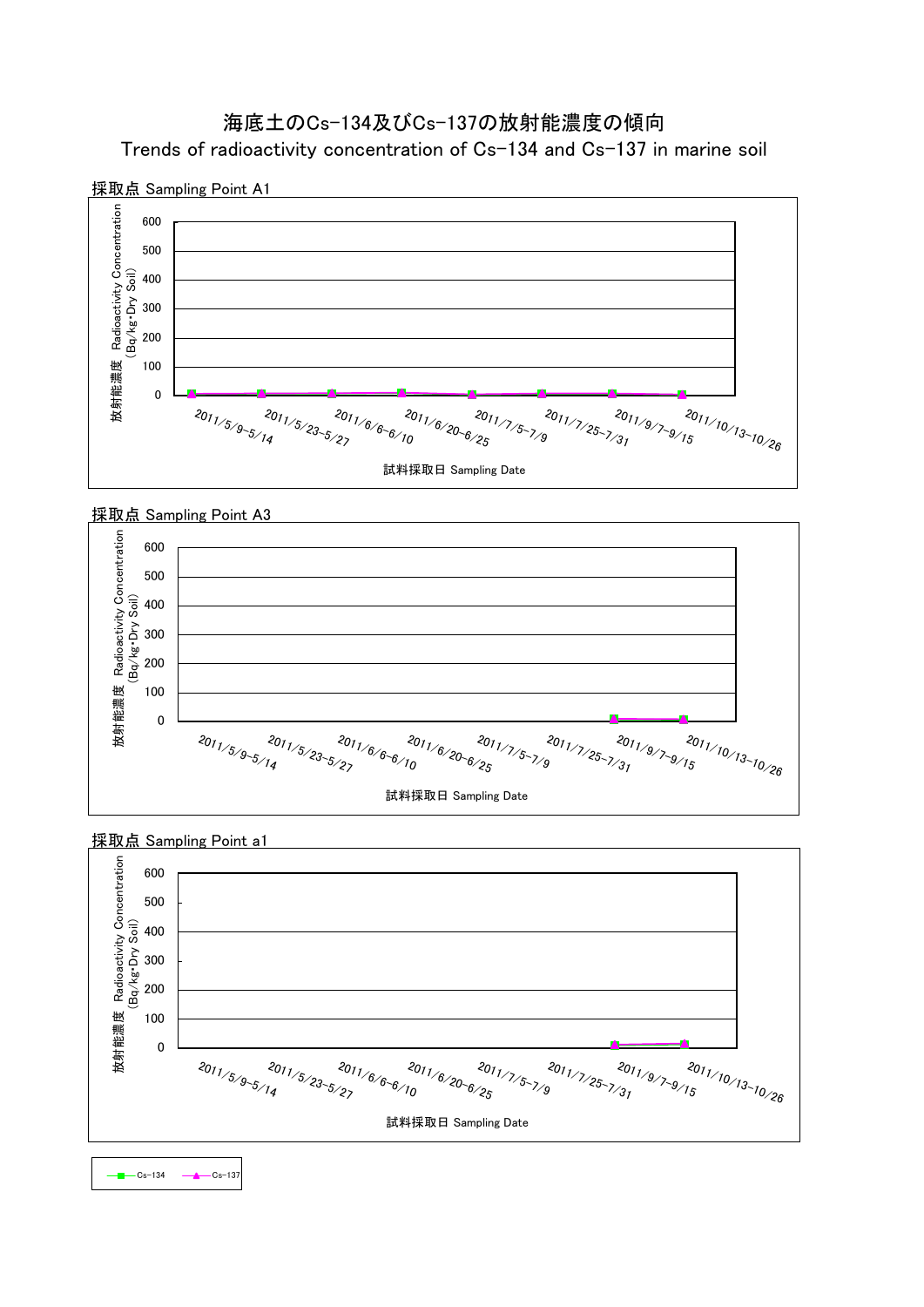





採取点 Sampling Point C1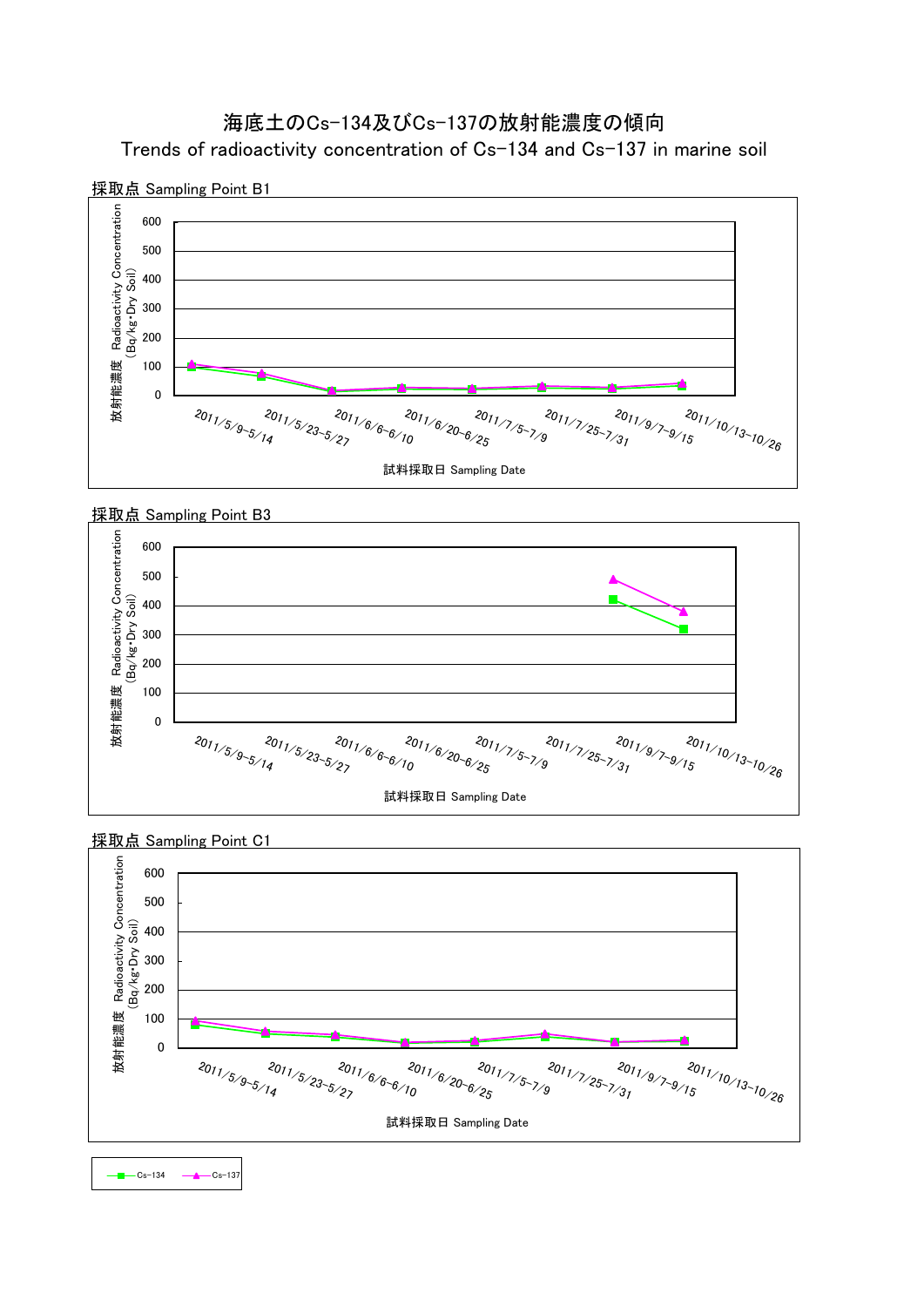海底土のCs-134及びCs-137の放射能濃度の傾向 Trends of radioactivity concentration of Cs-134 and Cs-137 in marine soil







採取点 Sampling Point D3

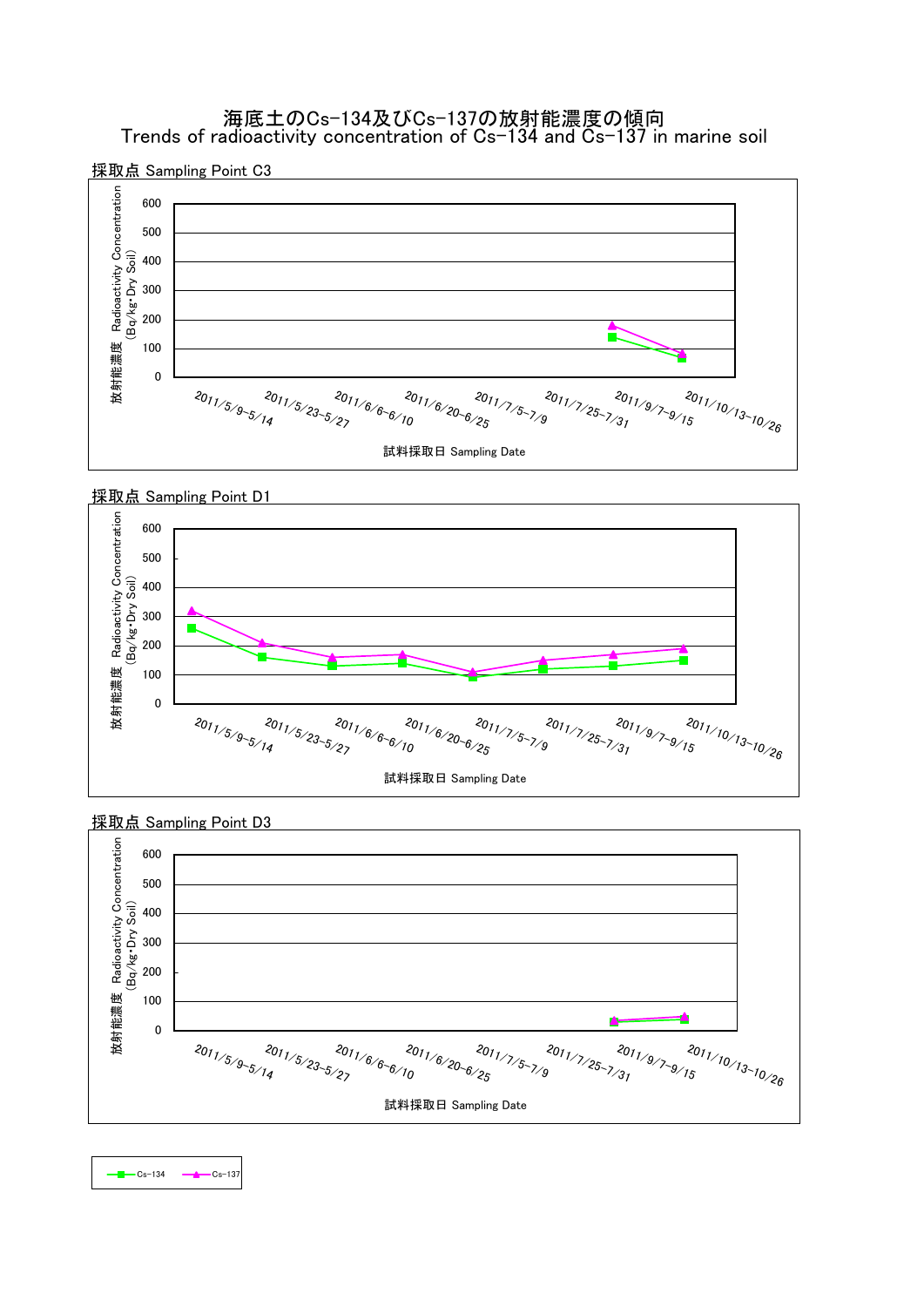# Trends of radioactivity concentration of Cs-134 and Cs-137 in marine soil 海底土のCs-134及びCs-137の放射能濃度の傾向







採取点 Sampling Point E5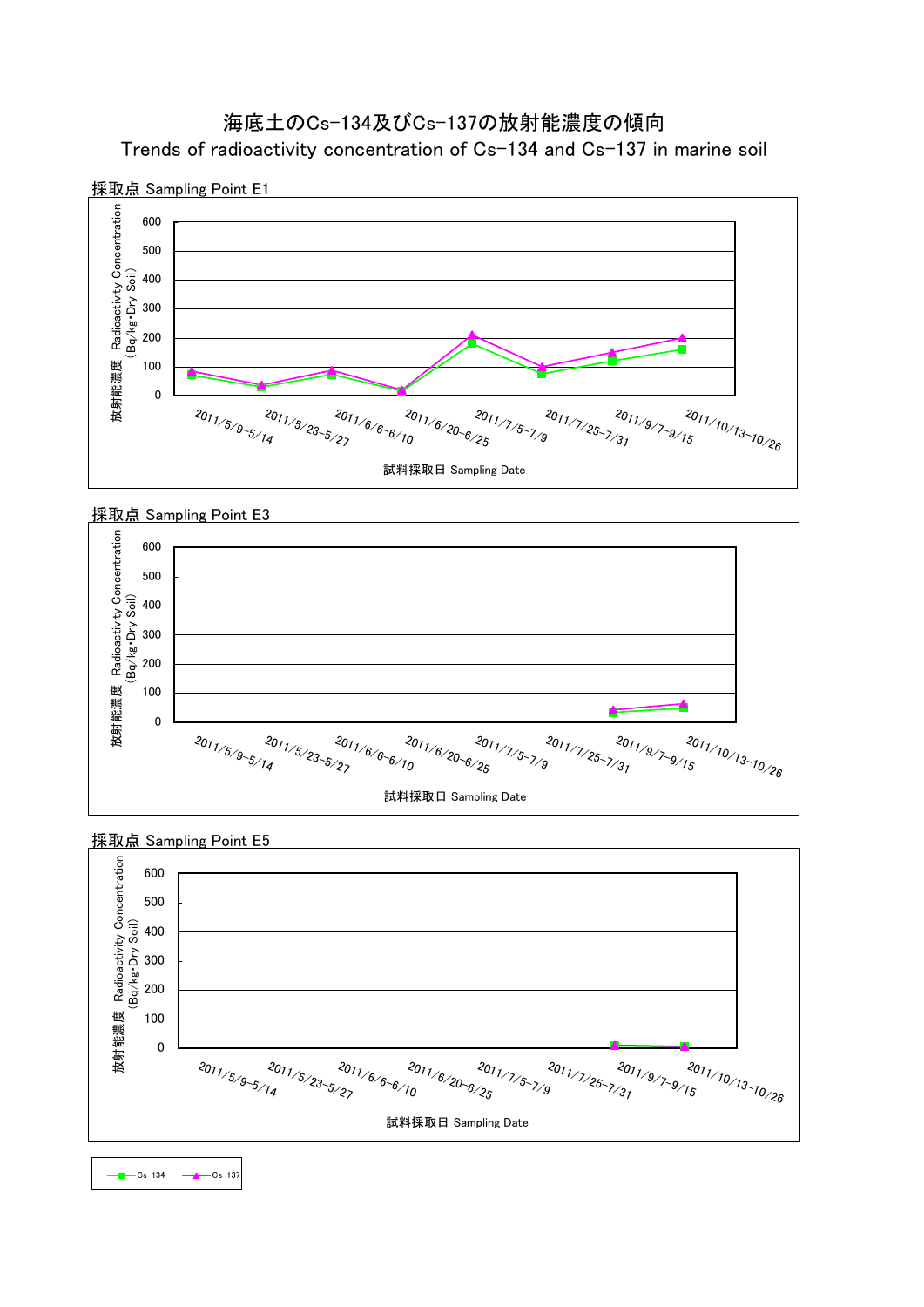



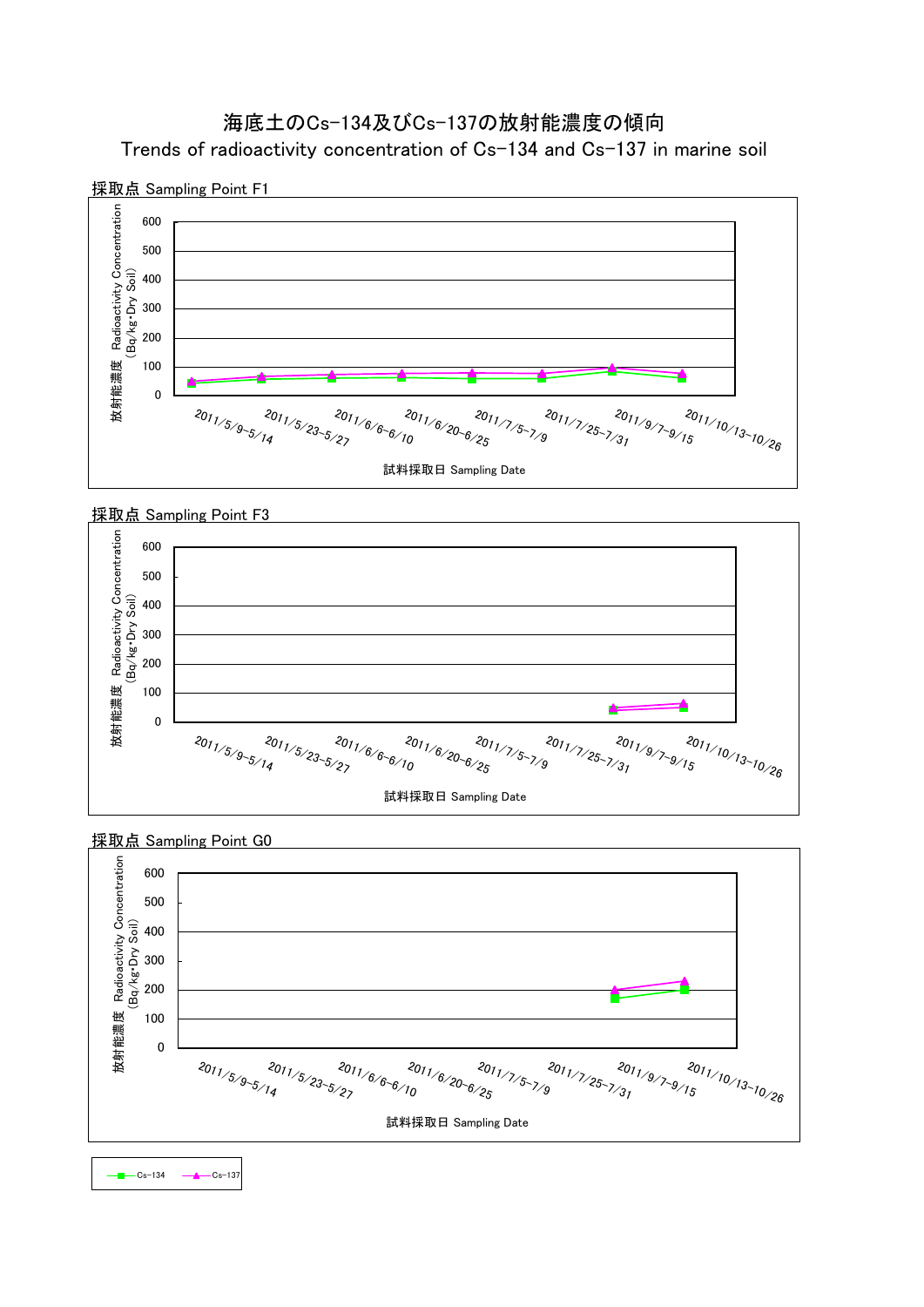



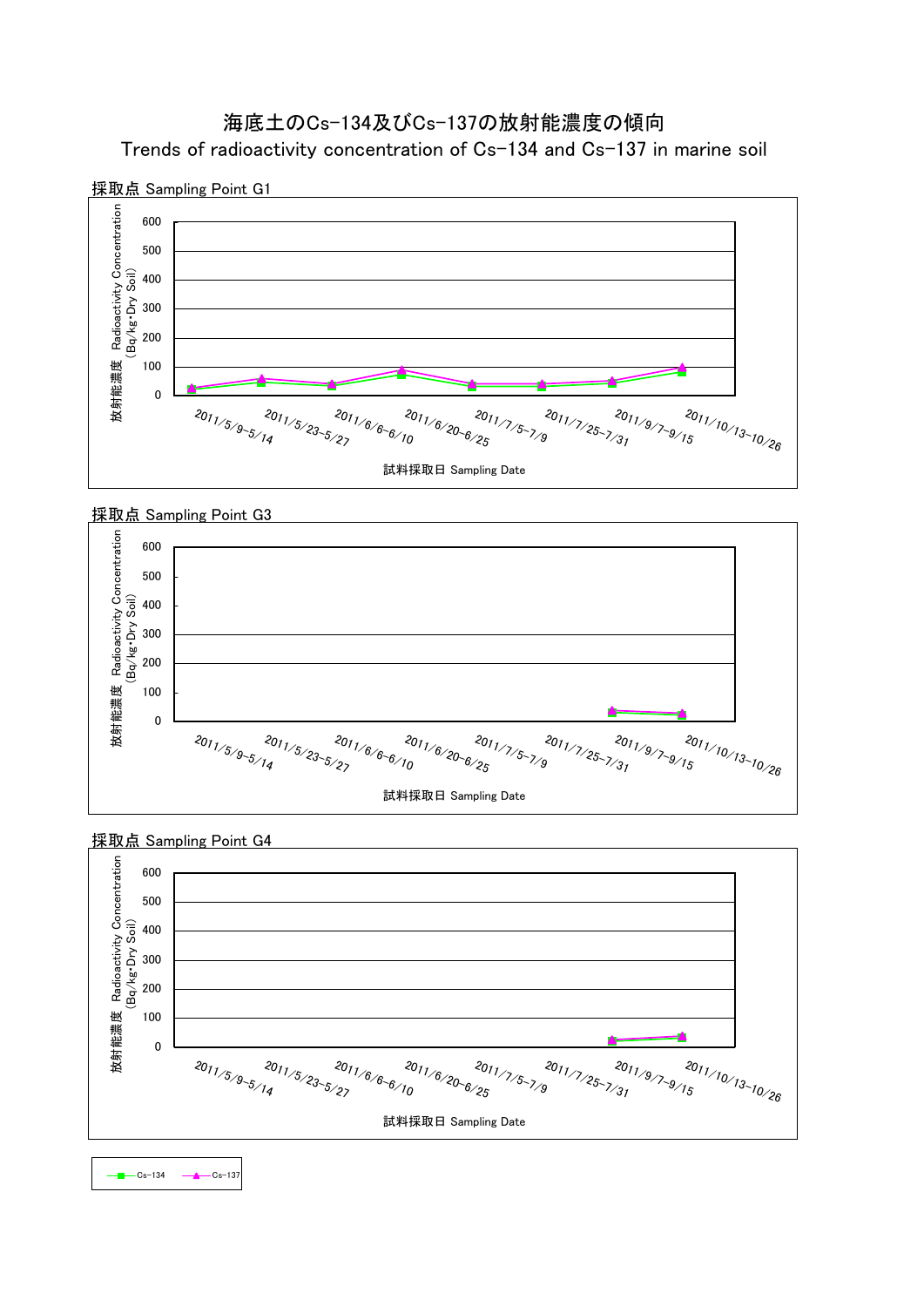Trends of radioactivity concentration of Cs-134 and Cs-137 in marine soil







採取点 Sampling Point H3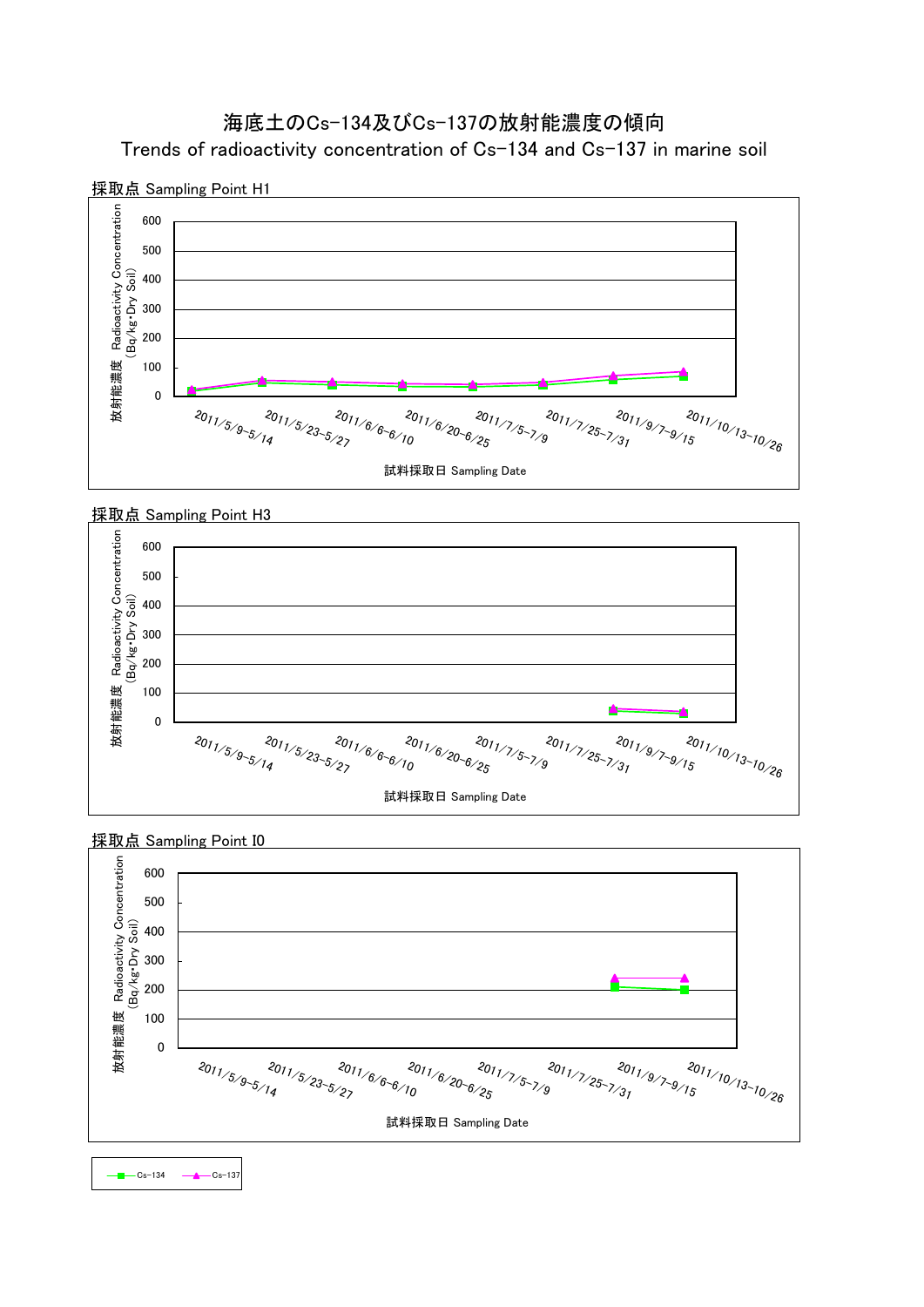Trends of radioactivity concentration of Cs-134 and Cs-137 in marine soil





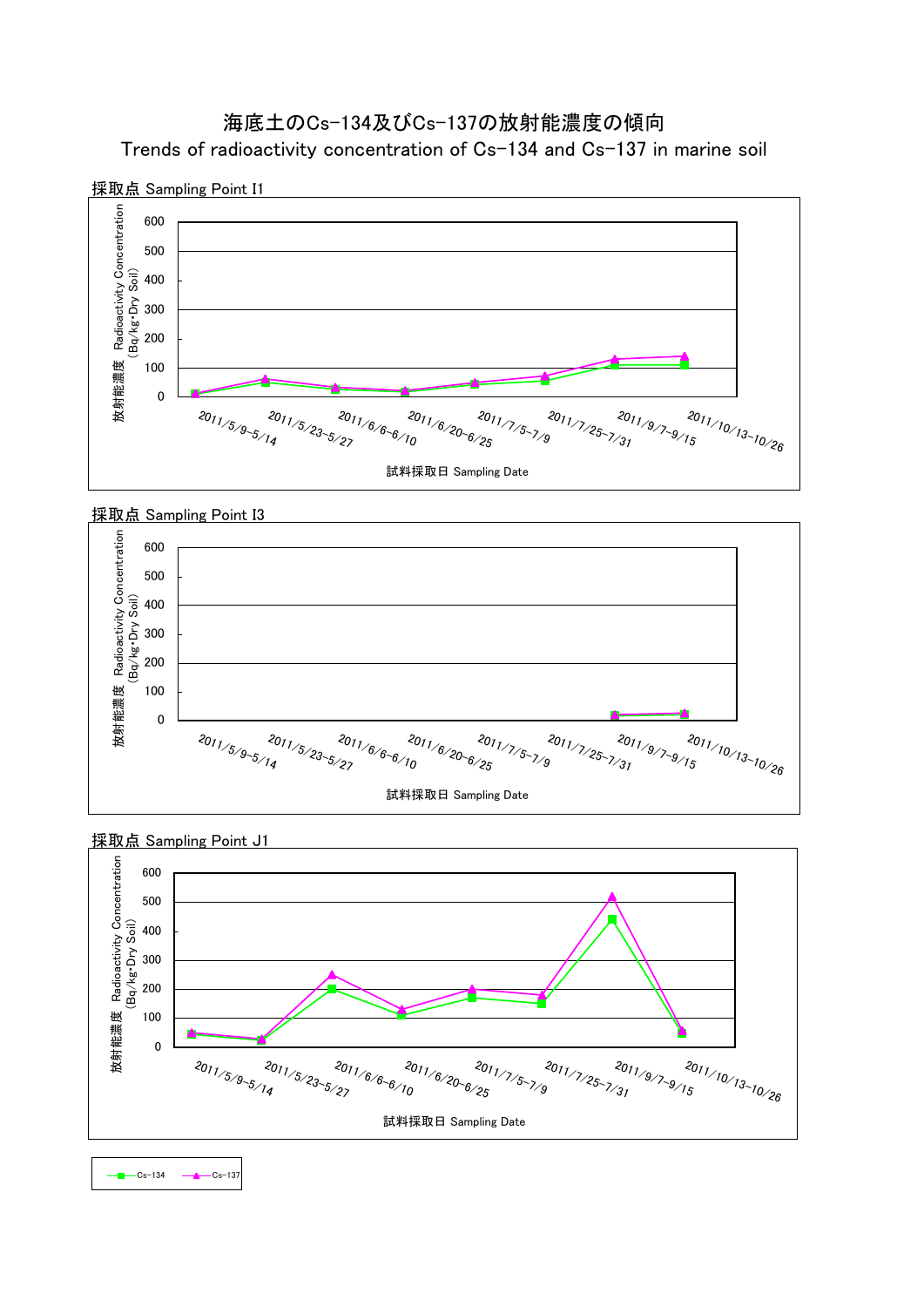Trends of radioactivity concentration of Cs-134 and Cs-137 in marine soil







採取点 Sampling Point K1